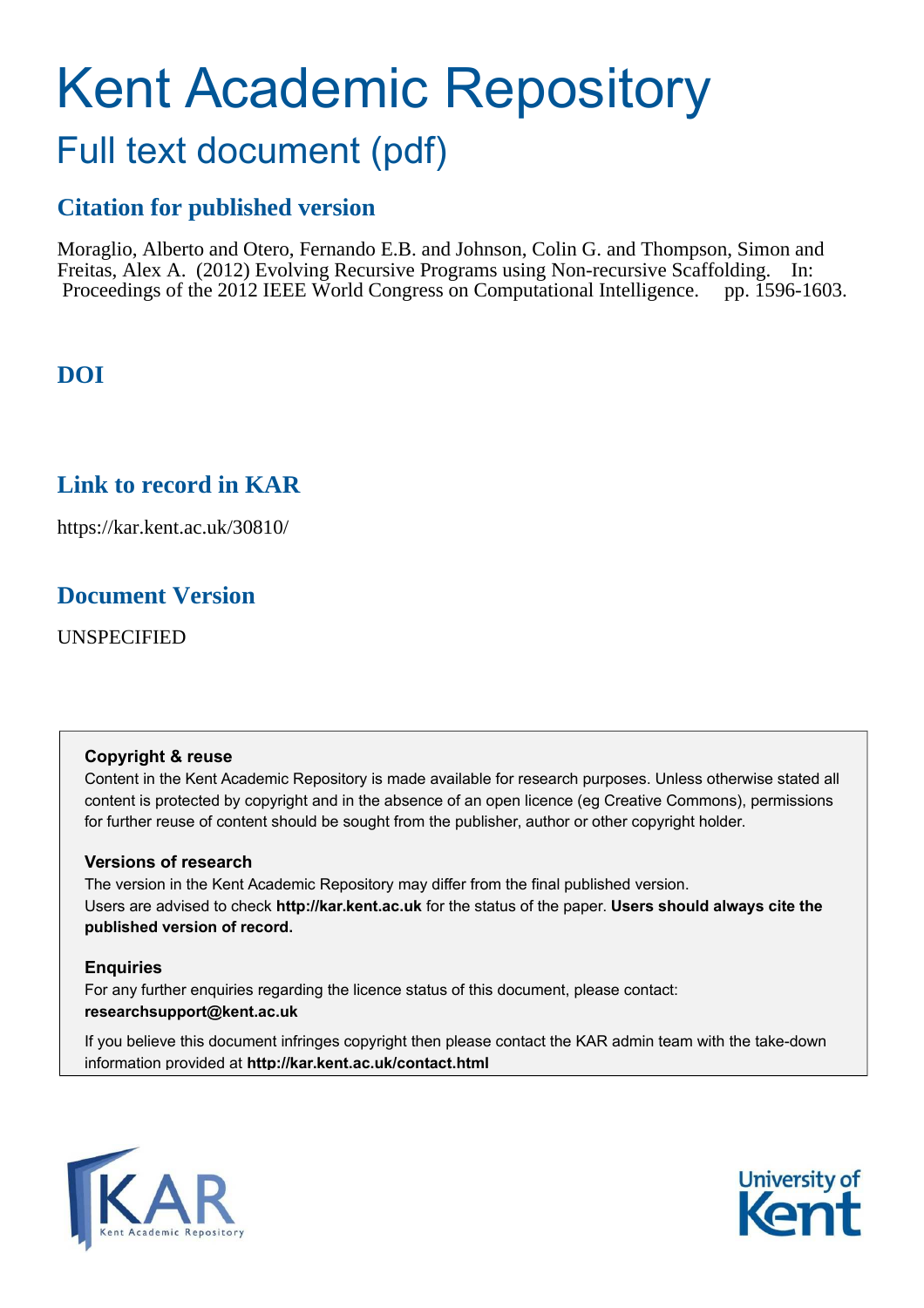# Kent Academic Repository

# Full text document (pdf)

# **Citation for published version**

Moraglio, Alberto and Otero, Fernando E.B. and Johnson, Colin G. and Thompson, Simon and Freitas, Alex A. (2012) Evolving Recursive Programs using Non-recursive Scaffolding. In: Proceedings of the 2012 IEEE World Congress on Computational Intelligence.

# **DOI**

# **Link to record in KAR**

http://kar.kent.ac.uk/30810/

# **Document Version**

UNSPECIFIED

## **Copyright & reuse**

Content in the Kent Academic Repository is made available for research purposes. Unless otherwise stated all content is protected by copyright and in the absence of an open licence (eg Creative Commons), permissions for further reuse of content should be sought from the publisher, author or other copyright holder.

## **Versions of research**

The version in the Kent Academic Repository may differ from the final published version. Users are advised to check **http://kar.kent.ac.uk** for the status of the paper. **Users should always cite the published version of record.**

## **Enquiries**

For any further enquiries regarding the licence status of this document, please contact: **researchsupport@kent.ac.uk**

If you believe this document infringes copyright then please contact the KAR admin team with the take-down information provided at **http://kar.kent.ac.uk/contact.html**



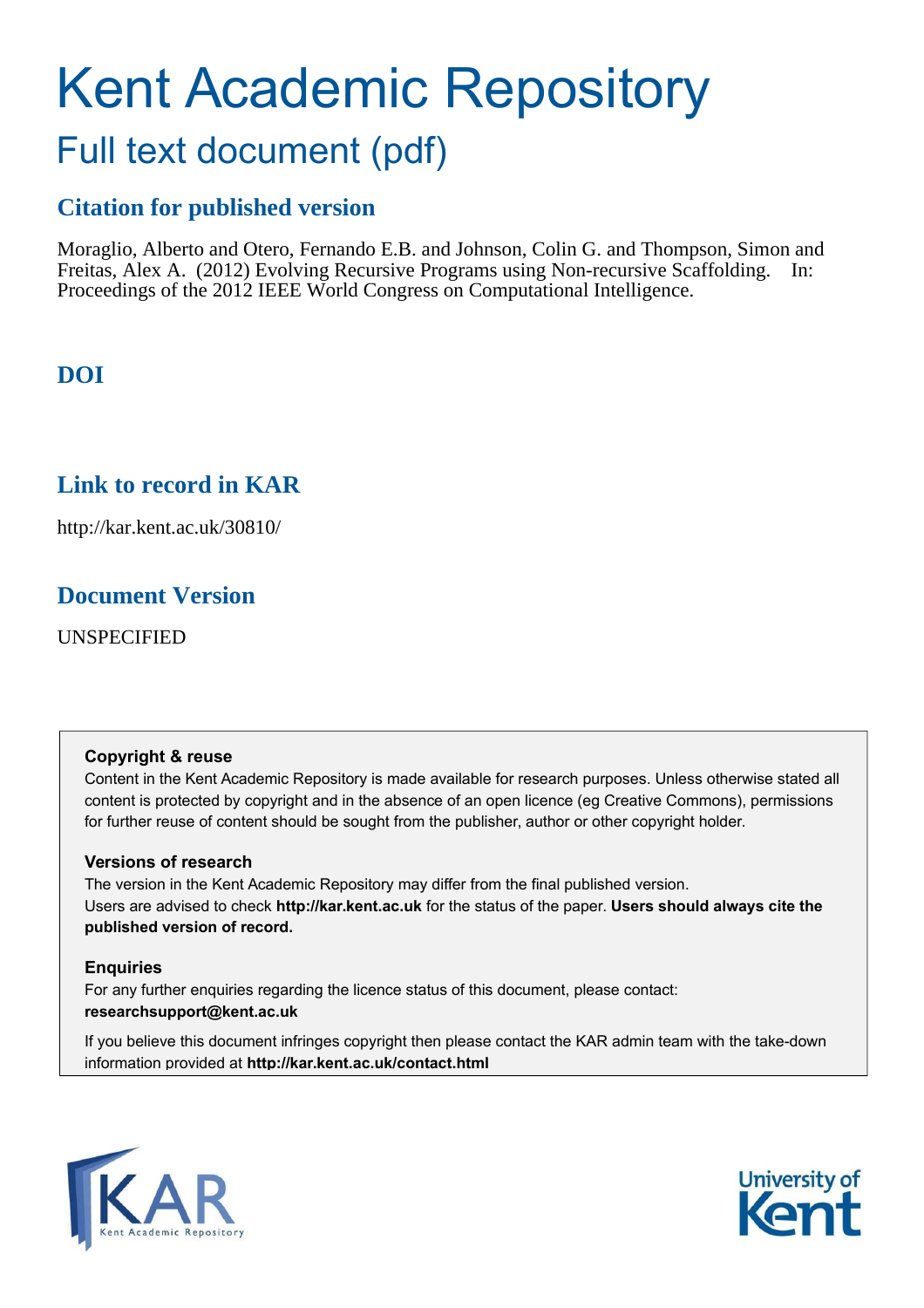# Evolving Recursive Programs using Non-recursive Scaffolding

Alberto Moraglio

School of Computer Science, University of Birmingham, Birmingham, UK, Email: A.Moraglio@cs.bham.ac.uk Fernando E. B. Otero, Colin G. Johnson, Simon Thompson and Alex A. Freitas School of Computing, University of Kent, Canterbury, UK, Email: {F.E.B.Otero, C.G.Johnson, S.J.Thompson, A.A.Freitas}@kent.ac.uk

*Abstract*—Genetic programming has proven capable of evolving solutions to a wide variety of problems. However, the successes have largely been with programs without iteration or recursion; evolving recursive programs has turned out to be particularly challenging. The main obstacle to evolving recursive programs seems to be that they are particularly fragile to the application of search operators: a small change in a correct recursive program generally produces a completely wrong program. In this paper, we present a simple and general method that allows us to pass back and forth from a recursive program to an associated nonrecursive program. Finding a recursive program can be reduced to evolving non-recursive programs followed by converting the optimum non-recursive program found to the associated optimum recursive program. This avoids the fragility problem above, as evolution does not search the space of recursive programs. We present promising experimental results on a test-bed of recursive problems.

#### I. INTRODUCTION

Recursion is a key technique in the design of programs. However, genetic programming (GP) and related techniques have struggled with the evolution of recursive programs. One difficulty is that GP operators, are rarely successful when applied to recursive programs. There are a number of reasons for this: two important ones are that small changes to the text of a recursive program cascade through the recursion, amplifying the difference between a correct program and a near-mutant; and, evolution needs to construct two separate structures—the call itself and the base-case—to produce a valid recursive program.

In this paper we introduce a novel approach to this problem. During evolution, recursive calls are replaced with calls to what we term a *scaffolding* function, which provides the correct answer for all entries in the training set. This allows evolution to work on parts of the recursive structure without needing to evolve a whole recursive structure at once. Once the program has correctly evolved, the non-recursive call is replaced by a recursive call to the evolved program, so the final program is a fully-recursive program with none of the scaffolding remaining.

The remainder of the paper is structured as follows. Section II reviews prior efforts to evolve recursive programs. Section III introduces the new ideas through an extended illustrative example, and Section IV gives details of a specific implementation of this approach and provides results for experiments on two problems. This is followed by brief conclusions and suggestions for future work.

#### II. RELATED WORK

A first attempt to evolve recursive programs was presented by Koza [1, chapter 18.3], where a function to calculate the Fibonacci sequence was evolved. It used a special function SRF (sequence referencing function) that takes two arguments (K and D) and returns the K-th Fibonacci number if it was already calculated, otherwise a default value D. In order to evolve a solution, the input values for the Fibonacci sequence are given in ascending order and each result is stored in a table that can be referenced by the SFR function. Koza successfully evolved a program to generate the Fibonacci sequence using the first twenty values as input examples, although the evolved program is not actually a recursive program—instead, the SRF function allows the program to reference previously computed values (with the requirement that input values are given in ascending order) without the need for recursive calls.

Brave [2] investigated a restricted form of recursion using Automatically Defined Functions (ADFs) to evolve a recursive tree search program. The proposed recursive ADFs method uses two ADFs that are allowed to call themselves, i.e., the function set of ADF1 contains the symbol ADF1 and the function set of ADF2 contains the symbol ADF2. The recursive ADFs were compared against a basic GP (without ADFs) and a GP using (non-recursive) ADFs, and the results show that the recursive ADFs variant has the best performance, both in terms of probability of success and computational effort.

Brave has highlighted two of the main problems that make recursion difficult in GP. Firstly, small variations of the structure of a recursive program can have a big impact in its functionality, and consequently, its fitness. The fitness of a candidate program on such problems does not necessarily reflect its proximity to the optimal solution. Secondly, there is a need to deal with the potential problem of non-terminating recursion. Brave argues that the tree search problem can avoid this difficulty, since small changes in the structure of a candidate program do not have a big impact on its functionality—i.e., a small variation on the sub-portion of a program that searches a specific section of the tree will not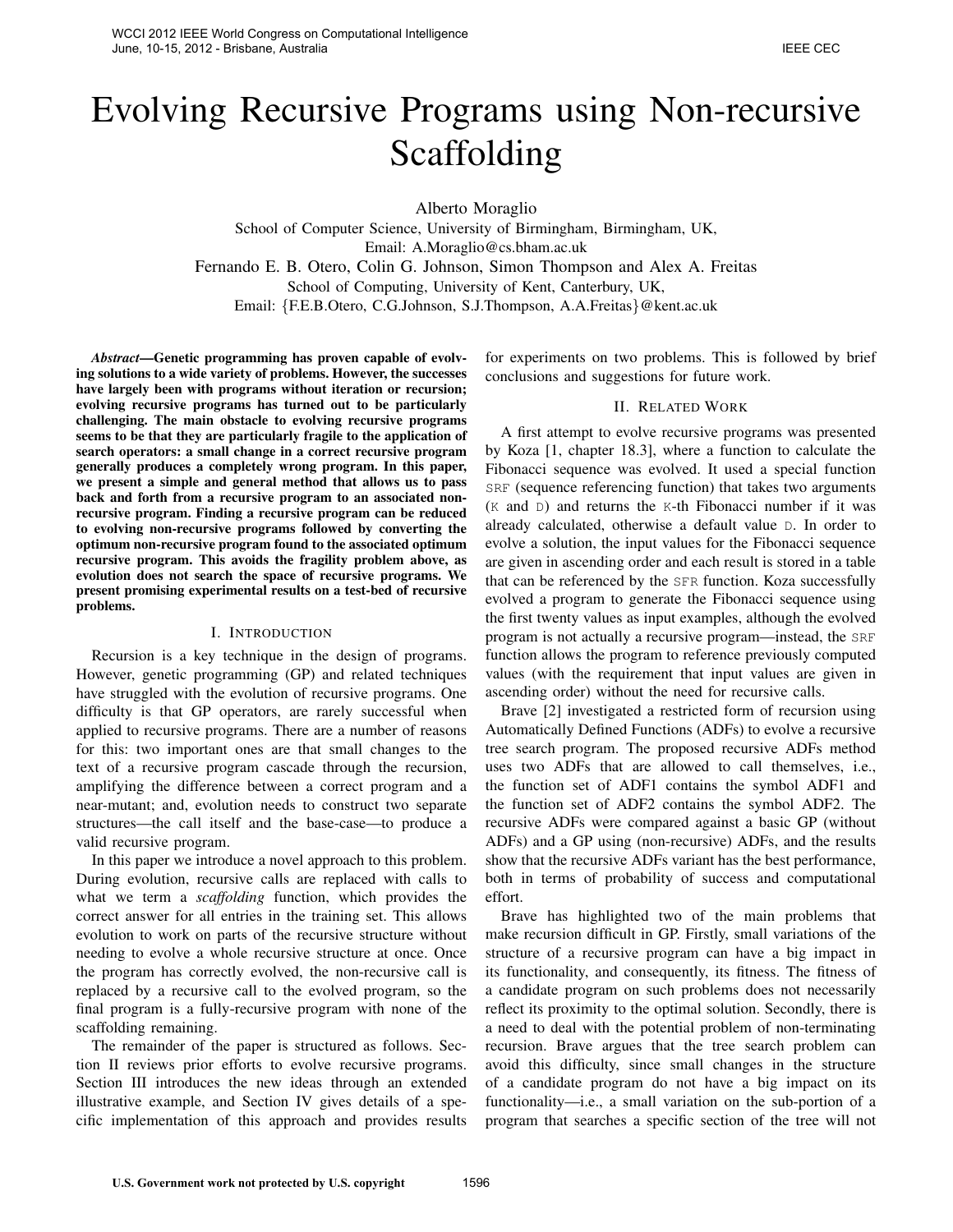affect how the program searches other sections of the tree and the tree depth can be used as the maximum number of recursive calls to avoid endless recursion; but, other classes of problems may have to deal with them.

Whigham and McKay [3] investigated the learning of recursive member functions—these take a list and an element, and return true if the element is found in the list or false otherwise—using a tree-based GP, by adding the function to be evolved to the non-terminal set (functions) available, enabling a candidate solution to recursively call itself. They discovered that the GP could not successfully find a recursive definition of the member function. They observed that partial solutions—i.e., solutions that satisfy some of the test cases (e.g., solutions that can find the first-element member) cannot lead the GP towards finding the recursive solution. Moreover, they argue that as GP does not have a mechanism to identify the usefulness of the components (internal structure) of a candidate solution—e.g., a candidate program that fails because of an infinite recursive call will not help to propagate the use of the recursive call, although it only requires the addition of a termination condition.

A similar argument was presented by Wong [4], [5]. A recursive program is described as consisting of one or more base (control) statements and a number of recursive statements. The difficulty of evolving recursive programs arises from the fact that appropriate base and recursive statements, and their correct ordering have to be evolved simultaneously by the GP. Moreover, the fitness function does not reward incorrect programs that contain correct components of the optimal solution—e.g., a candidate program with the correct base statement, but missing or incorrect the recursive statement; or, *vice versa*.

In order to overcome this, Wong proposed an adaptive grammar-based GP (GBGP) which dynamically adjusts the production rule weights to increase/decrease the probability of producing good/bad candidate programs, and to reduce the chance of producing non-terminating programs. Recursion is allowed by placing a production rule that calls the program being evolved into the grammar and a maximim execution time limit was used to penalise non-terminating candidate programs. This was found to increase the probability of success when compared to a non-adaptive GBGP and also reduced (but did not avoided) the number of non-terminating candidate programs generated.

Koza et al. [6] introduced a mechanism similar to ADFs to evolve recursion, called Automatically Defined Recursion (ADR). ADRs involve a recursion condition branch (RCB), a recursion body branch (RBB), a recursion update branch (RUB) and a recursion ground branch (RGB). In order to evaluate an ADR, its RCB branch is executed first. The RCB controls the recursion and while it returns certain values (in general a positive numeric value), the recursion is continued and the RBB is executed. The RBB may contain references to the ADR of which it is a part, triggering a recursive call. After the execution of the RBB branch, the RUB is executed. When the recursion is terminated by the RCB branch—i.e., the RCB does not return a value that indicates to continue the recursion the RGB branch is executed. Therefore, the value returned by an ADR is the value returned by the RBB branch, if the RCB returns a value that indicates to continue the recursion; otherwise, it is the value returned by the RGB branch. Since the bodies of the four branches are subject to modification during the run of the GP, the use of an ADR separates the evolution of the control statement and the recursive statement in a program, and also enforces their correct ordering. On the other hand, it imposes a structure on the evolved programs and also requires special operators to create/modify/delete ADRs. A similar approach was proposed in [7], where Automatically Defined Nodes (ADN) were used to generate recursive programs using graph structured program evolution (GRAPE).

Yu and Clack [8] proposed the use of implicit recursion through a higher-order function foldr. The foldr function takes a binary operator (a function that takes two arguments) as the first argument and a list of values as the second argument; then, it places the operator between each item of the list and evaluates the resulting expression from right to left. The use of implicit recursion avoids the problem of non-terminating programs, although the evolved program is not actually a recursive program. Such methods can only work on a limited number of problems. Spector et al. [9] evolved recursive programs using the PushGP system. The Push language provides an execution stack that can be manipulated by the GP in order to achieve recursion and loops. Agapitos and Lucas [10], [11] explored the idea of evolving Object Oriented recursive programs, which represent method implementations conforming to a specified interface. Recursion is achieved by allowing calls to the evolved method within the evolved method's body. The evolved method is placed together with the built-in methods (function set) available for creating new solutions. To mitigate the potential problem of non-terminating recursive programs, a limit on the number of permitted recursive calls is used in their experiments. They draw attention to the fact that using a higher probability of mutation was better than using a higher probability of crossover on most of the problems. They observed that the candidate programs using the recursive call are usually non-terminating ones and consequently have a lower fitness, causing the premature elimination of recursive structures when a lower mutation probability is used.

#### III. PROPOSED APPROACH

In this paper we introduce a novel approach to this problem. During evolution, it is assumed that recursive calls from programs in the evolving population return the correct answer—this is clearly a circular assumption, as it entails the knowledge of the sought function. However, at the end of fitness calculation, the circularity can be resolved: instead of carrying out the recursion as such, the correct answer is provided using the information about the sought function stored in the fitness cases.

We now present the proposed approach using a worked example. We will touch on, but not describe systematically,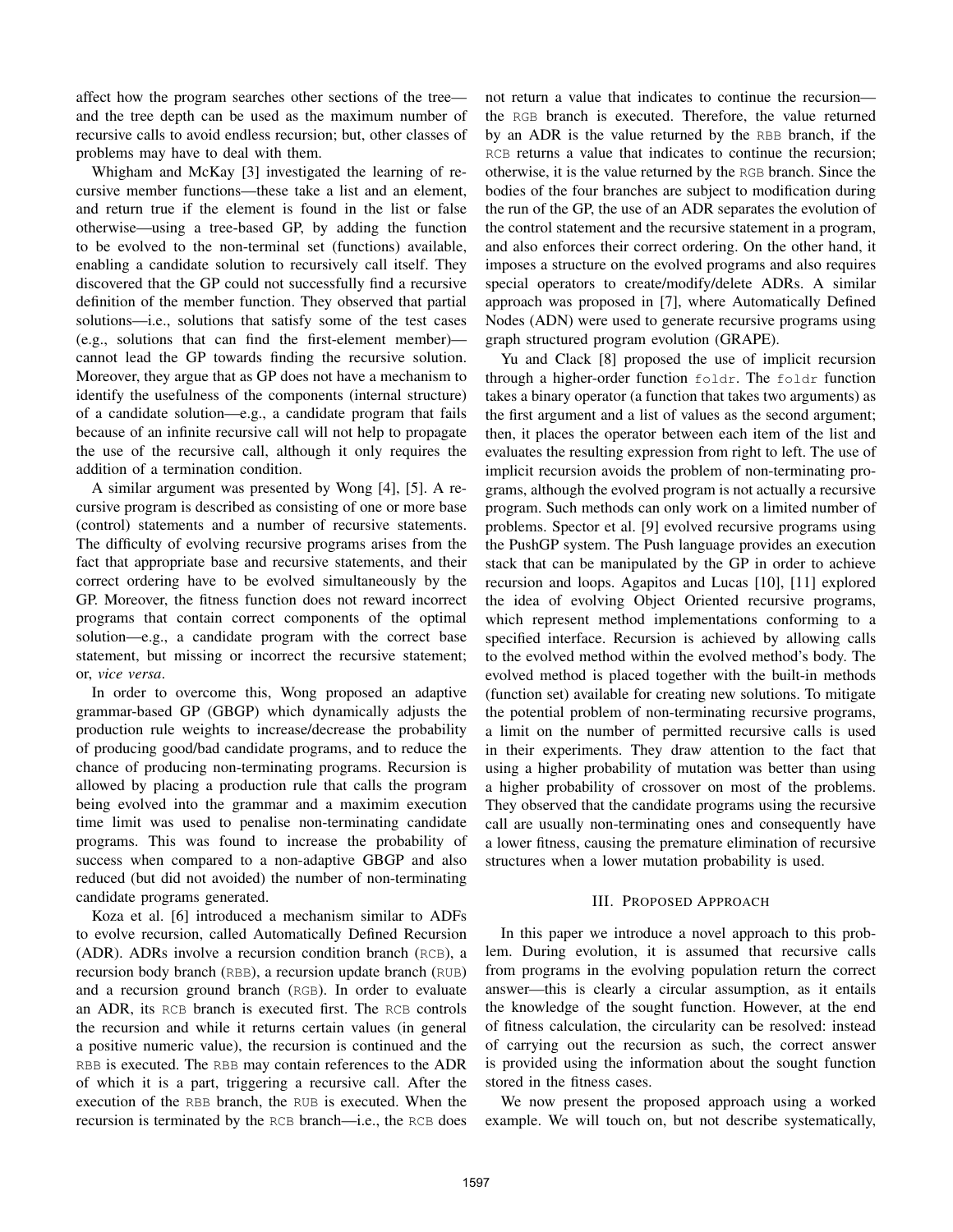program representation, genetic operators and fitness function. The details will be presented in the next section.

Let us suppose that our task is to evolve a recursive function reverse that given a list of items (of any size) returns the reversed list. An example of an optimal candidate solution is:

```
function reverse(list) {
    if (empty(list)) {
        return list;
    }
    else {
        return snoc(
            reverse(tail(list)),
                head(list));
    }
}
```
The above definition returns the empty list when the input list is empty, otherwise it returns the list obtained by appending (snoc) the first element of the input list (head) to the reversed tail of the input list. This is clearly a recursive definition as it comprises a call to itself.

Let us now consider the following non-optimal candidate solution obtained by mutating the program above and removing the test of the base case of the recursion (i.e., checking whether or not the input list is empty):

```
function reverse(list) {
    return snoc(
        reverse(tail(list)),
            head(list));
}
```
This fails as the functions head(list) and tail(list) produce an error when applied to the empty list. The main motivation was to penalise programs that have the correct recursive call without the base statement (because we wanted to be able to evolve programs with explicit base case and recursive call). Notice that this happens for any input list as the recursion consumes the input list and reduces it to the empty list which then produces the error. This program has the worst fitness possible, as it returns an error for any fitness case. This exemplifies the fragility of recursive programs under mutation: a single mutation is sufficient to transform a program with the best fitness into a program with the worst fitness. Furthermore, this is not a particularly unfortunate case, it is a typical case.

Let us now *assume* that instead of the call to itself we have a function correct-reverse that, given a list, returns the reversed list. At first, this seems to make no sense as we are assuming we know the very function we are trying to find. We will show later how to resolve this apparent circularity.

An example of an optimal candidate solution with the new functional set is:

```
function reverse(list) {
    if (empty(list)) {
        return list;
    }
    else {
        return snoc(
            correct-reverse(tail(list)),
                head(list));
    }
}
```
There are three important observations about this solution. Firstly, it is not a recursive definition as reverse does not call itself in the definition but instead calls correct-reverse. Secondly, there is a natural one-to-one correspondence between recursive functions (which call reverse) and functions whose definition uses the call to correct-reverse obtained by replacing correct-reverse with reverse, and *vice versa*. Thirdly, exchanging correct-reverse with reverse or *vice versa* in an optimal solution, we obtain an optimal solution.

Let us now consider the corresponding non-recursive function to the sub-optimal recursive function presented earlier.

```
function reverse(list) {
   return snoc(
        correct-reverse(tail(list)),
            head(list));
}
```
It is interesting to compute the fitness of this solution.<sup>1</sup> This program fails when the input list is an empty list, as the functions head and tail fail when applied to an empty list. However, when the input list is not an empty list the program produces always the correct solution as the function correct-reverse can handle appropriately the base case of the recursion on the tail of the input list (as correct-reverse is correct on any list by definition). Therefore, the fitness of this program is almost optimal as it fails only on the fitness case corresponding to the empty input list, but it returns the exact output on any other input list.

There are two important observations that can be made on this example. Firstly, the non-recursive optimal program is more robust to mutation than the corresponding recursive program, as in the recursive case the fitness of the mutated program drops dramatically, whereas in the non-recursive case the fitness drops only one fitness case. In general, the reason why recursive programs are more fragile than the corresponding non-recursive programs seems to be that when there are one or more errors in the program (i.e., when the program is one or more mutations away from the optimum) the recursive calls re-use the erroneous definition of the program multiple times and propagate and amplify the effect of the errors. One the other hand, in non-recursive programs errors do not percolate down the recursive call, so the fitness reflects more closely the actual number of errors. Secondly, the fitness landscape of non-recursive programs has a gradient that can make it easier to search than the corresponding fitness landscape of recursive programs, while both fitness landscapes have exactly the same global optima.

There is a constraint that needs to be imposed. We do not allow the program to call the reverse function on a list of the same size of the input list or larger. When this happens the program fails (for all inputs for which the program fails to meet this condition). This constraint is important for two reasons. In recursive programs, it helps to prevent infinite recursion. In the corresponding non-recursive programs, it

<sup>&</sup>lt;sup>1</sup>Here we assume that better solutions have higher fitness, so an optimal solution has the highest fitness.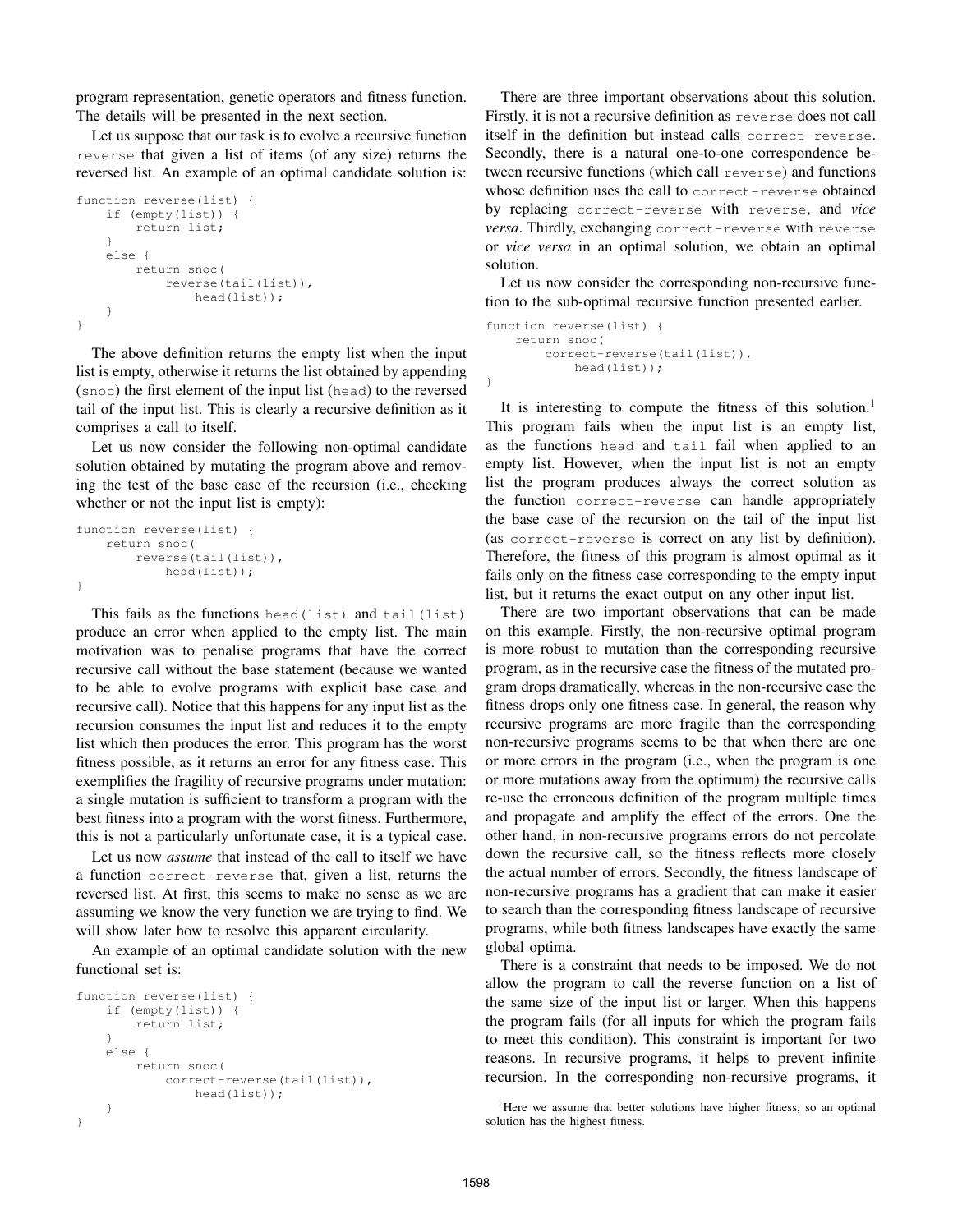allows us to resolve the circularity deriving from allowing correct-reverse calls within the definition of candidate solutions.

It is clear from the discussion above that to find the optimal recursive program it would be desirable to proceed as follows: (i) evolve non-recursive programs which are associated with an easier fitness landscape and find an optimum non-recursive program; (ii) convert the optimum non-recursive program found into the corresponding optimum recursive program by replacing in it all occurrences of correct-reverse with reverse.

However, this seems problematic: in order to evolve non-recursive programs one needs to know the function correct-reverse, which is what is being searched for! But, consider how programs are evolved using GP. During evolution, the program is tested on a number of *fitness cases* for which the desired output is known. For example, for reverse we would have a set of fitness cases such as:

```
Size Function
0 \{\}->{}<br>1 \{X1\}-->
1 \{X1\}->{X1}<br>2 \{X1, X2\}->{
          \{X1, X2\}->\{X2, X1\}3 {X1, X2, X3} \longrightarrow {X3, X2, X1}
```
There are two observations that need to be made. Firstly, the fitness cases are an explicit enumeration of a set of cases for which we know the function correct-reverse. In the specific example the fitness cases tell us the following:

```
correct-reverse({})={}
correct-reverse({X1})={X1}
correct-reverse({X1, X2})={X2, X1}correct-reverse({X1,X2,X3})={X3,X2,X1}
```
Secondly, the set of fitness cases chosen covers all cases of the target function for lists from size 0 to size 3. Therefore these fitness cases define completely the function correct-reverse for lists up to size 3. In general, to be able to apply our approach, analogously to the example above, we require the fitness cases to be a complete sequence of inputoutput pairs defining the target function starting with the first case (i.e., base case of the recursion) up to a fixed later term in the recursion.

Now putting together the requirement that: (i) the correct-reverse function can be called by a program only on lists shorter that the input list; and (ii) the fitness cases define completely the correct-reverse function up to input lists of size 3; it then becomes possible to compute the fitness of any program making use of the function correct-reverse in its definition. This is because to compute the fitness of a program we need to compute its output on all the input lists of the fitness cases. As these input lists range in size from 0 to 3, in all cases the program will need to call the function correct-reverse on lists of size 2 or less. The output values of the correct-reverse function on these lists is always known (from the fitness cases), hence the fitness of the program can be computed. This resolves the apparent circularity of evolving programs that make use of the correct-reverse function in their definition.

It is important to notice here that the programs making use of the call to the correct-reverse function are welldefined, in our example, only on input lists up to size 4 (as they can then make calls to correct-reverse input lists up to size 3, whose cases are covered by the fitness cases). In general, the output of the programs for lists of size 5 or larger cannot be computed, as the correct-reverse for input lists of size 4 is not in the set of fitness cases. So, in this respect, an optimal program that uses correct-reverse in its definition does not differ much from the correct-reverse defined by enumeration on the fitness cases, as the optimal program can be only used to generalise to the case of lists of size 4. The apparently merely formal act of replacing the function correct-reverse with the function reverse in the definition of the program to obtain the associated recursive program is the true source of the generalisation. This is because the recursive program is well-defined and can be queried on input lists of arbitrary length.

The approach presented in this section is very general and can be applied to find recursive programs defined on virtually any domain. Also, it is not bound to a specific type of GP, and can be used with different flavours of GP using different representations and different search operators.

#### IV. EXPERIMENTS

This section shows how the above approach was implemented in the context of a grammar-based GP system. Experiments have been carried out on two problems concerned with the manipulation of lists of integer numbers, *viz.* reversing a list and inserting an element into a sorted list. The same basic algorithmic approach was used in both a traditional recursive approach where the name of the function being used is available within the grammar, and the new approach, referred to below as *scaffolding-based* approach, where the correct function is available within the grammar to substitute the recursive call during evolution. We present experiments with crossover alone, mutation alone, and combined crossover and mutation, as we found that the performance of the scaffoldingbased approach is quite different in the three scenarios.

#### *A. General Approach*

In order to evaluate the effectiveness of the proposed approach in evolving recursive functions, we have used a context free grammar-based genetic programming (CFG-GP) [12]. The basic grammar productions used to define the structure of the programs (individuals) were:

```
S : := TT ::= if(B) { T } else { T } | return LL ::= append(L, L) | succ(L, N) | cons(N, L) |tail(T<sub>1</sub>)B ::= empty(L) | N = N | N <= N | N >= N
N : := head(L)
```
where the start symbol is *S*; nonterminals symbols are *T* (a statement that returns a list), *L* (a statement that evaluates to a list), *B* (a statement that evaluates to a boolean value) and *N* (a statement that evaluates to a numeric value); and terminals symbols are: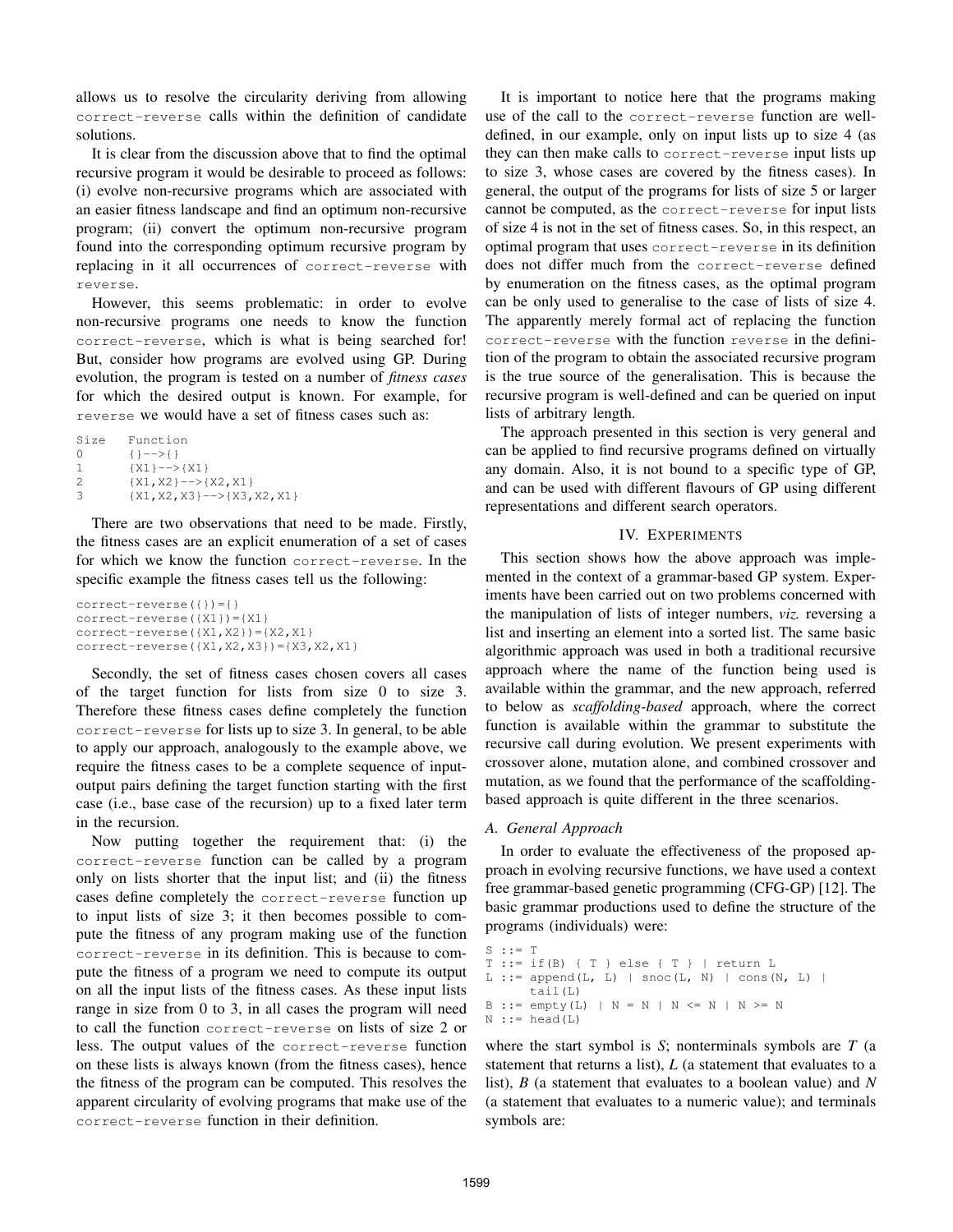- list operations: *append* (join two lists), *snoc* (appends an element to the end of the list), *cons* (appends an element to the start of the list), *tail* (elements of the list excluding the first one), *empty* (tests if the list has no elements), *head* (first element of the list);
- binary operators:  $=$  (equality),  $\leq$  (less than or equal to) and  $\geq$  (greater than or equal to);
- conditional statement: *if-else* (if the test *B* evaluates to true, executes the first block; otherwise executes the second block).

For each of the problems, the grammar productions were extended to include specific parameters and the recursive call—details of these are given in Sections IV-B and IV-C below. Using the grammar presented above, individuals are represented by derivation trees, where the internal nodes of the tree correspond to non-terminal symbols, leaf nodes correspond to terminal symbols and the root node correspond to the start symbol. A derivation tree is created in a topdown fashion by randomly selecting and applying grammar productions from a non-terminal symbol, starting from the start symbol *S* (root node of the tree), until a leaf node (terminal symbol) is reached for each tree path.

The fitness of a program consists of the sum of the edit distances between the list returned by a program and the correct list solution, over all test cases. The edit distance measures the minimum number of insert, delete and substitute operations needed to transform one list into the other. Therefore, the aim of a program is to minimise the edit distance—i.e., the more similar the lists, the better the program. When a program uses a recursive call or the correct function (in the *scaffolding-based* approach) on a list of the same size of the input list or larger, or perform an invalid operation (e.g., invoke *tail* or *head* on an empty list) for a specific test case, a penalty is imposed by setting the edit distance equal to the length of the longest test case list  $+1$ . The motivation of using the length of the longest list as a penalty is that we guarantee that this value will be greater than the distance obtained by a working program on any of the test cases, even if the list returned by the working program does not contain any element in the correct position. Also, it does not impose an arbitary high penalty.

In the runs that produced the results reported in this section we have used population size of 500, tournament size 5, number of generations 200, the initial population was created using a ramped-half-and-half method (from tree depth 4 to 8) and the maximum tree depth for crossover and mutation operators was 16. These parameters values have been determined based on preliminary experiments and they were used in all the experiments presented in this section, for both the recursive and *scaffolding-based* approaches.

The most critical parameters were found to be the crossover and mutation rates, which are therefore varied in the experiments. We have used standard CFG-GP crossover and mutation operators [12]. The crossover is performed selecting two individuals  $p_1$  and  $p_2$  from the population; then a nonterminal node from  $p_1$  is randomly selected and a matching non-terminal is selected from  $p_2$ ; if no matching node is found, the crossover restarts by selecting other individuals; finally, the subtrees below these non-terminals are swapped. The mutation is performed on a single individual by randomly selecting a non-terminal node and generating a new subtree from the grammar using this non-terminal as the starting symbol.

#### *B. Reverse List Problem*

Given a list of elements as input, the reverse list problem consists of returning a list with the elements in the reverse order—e.g., for the input list  $\{1, 2, 3, 4\}$ , the correct output is the list  $\{4, 3, 2, 1\}$ . We have used training cases involving lists of variable lengths from 0 to 5 elements (6 fitness cases in total) and the aim for the GP is to evolve a recursive program that can generalise to reverse any input list of any length. An evolved program is considered a solution if it correctly reverses all test cases consisting of lists from 0 to 20 elements. An example of the correct solution is:

```
function reverse(list) {
    if (empty(list)) {
        return list;
    }
    else {
        return snoc(
            reverse(tail(list)),
                head(list));
    }
}
```
We can identify two main structures ('building blocks') that compose an optimal solution: (1) the operation that adds the head of the input list to the list returned by the recursive call used to reverse the tail of the input list (2) the conditional test that stops the recursion when the input list is empty. If either of these structures is missing, the optimal solution cannot be created.

To evolve a recursive program for the reverse problem, the grammar symbol L was extended to include two productions: list (the input list) and reverse(L) (the recursive call to the evolved function). To evolve a non-recursive program (using the proposed *scaffolding-based* approach), the grammar symbol L was extended to include two productions: list (the input list) and correct-reverse(L) (the call to the function that returns the correct reversed list). Three sets of experiments were carried out: crossover-only, mutation-only, and mutation-and-crossover. The results of these are presented in the remainder of this section.

In the first set of experiments, we have set the mutation rate to 0% and crossover rate to 100% (crossover-only setting). The recursive approach did not find any solution over 100 runs, while the *scaffolding-based* approach found a solution in 5 out of 100 runs, reaching the minimum computational effort  $I(M,i,z)$  [1]—i.e., the total number of individuals that must be processed in order to yield a solution to the problem with 99% probability, where the lower the value the better the computational effort—value of 228,456 at generation 1. These results illustrate the difficulty of evolving recursive programs: the operation involving the recursive call, the recursive structure (conditional test) and their correct ordering should be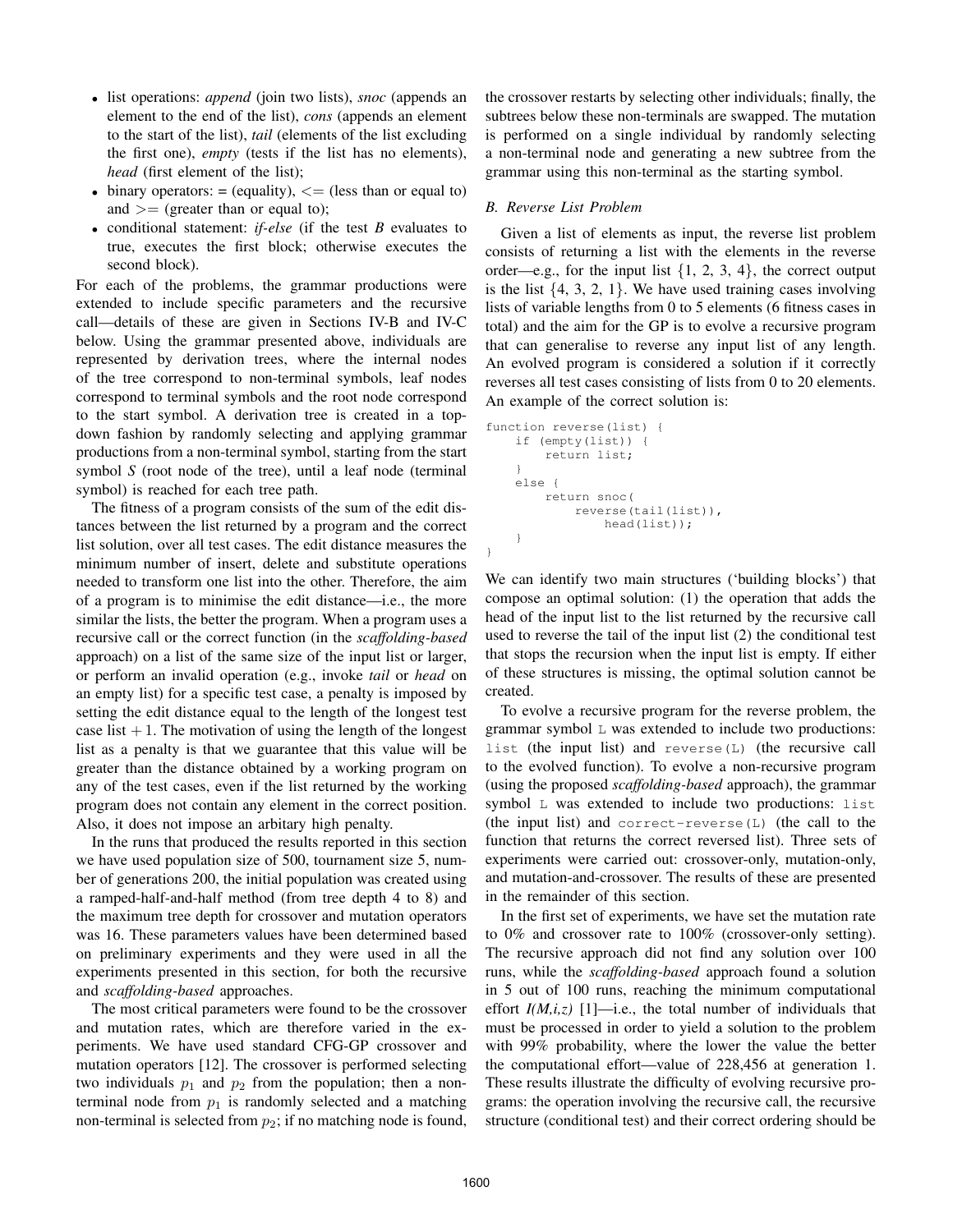TABLE I SUMMARY OF THE RESULTS FOR THE REVERSE PROBLEM. THE BEST *I(M,i,z)* (LOWER COMPUTATION EFFORT VALUE) IS SHOWN IN BOLD.

| (i) recursive approach                  | P(M,i) | min $I(M,i,z)$ |
|-----------------------------------------|--------|----------------|
| crossover-only                          | $0\%$  |                |
| mutation-only                           | 89%    | 201,000        |
| crossover-and-mutation                  | 71%    | 362,500        |
| ( <i>i</i> ) scaffolding-based approach | P(M,i) | min $I(M,i,z)$ |
| crossover-only                          | 5%     | 228,456        |
| mutation-only                           | 65%    | 169,500        |
| crossover-and-mutation                  | 100%   | 49,000         |

evolved simultaneously. It is unlikely that individuals created in earlier generations will have the required structures and/or correct ordering, therefore their fitness will be generally low. This may cause the premature elimination of 'building blocks' required to create an optimal solution. Since the crossover does not introduce new structures to the population, it is limited to recombine individuals in the current population and it will not have the chance to combine individuals with the required structures to create an optimal solution.

In the second set of experiments, we have set the mutation rate to 100% and crossover rate to 0% (mutation-only setting). The recursive approach found a solution in 89 out of 100 runs, reaching the minimum computational effort value of 201,000 at generation 133. The *scaffolding-based* approach found a solution in 65 out of 100 runs, and although the number of successful runs was smaller than the recursive approach, it has reached the minimum computational effort value of 169,500 at generation 2. This is substantially better than the crossoveronly setting. Since the mutation operator can introduce new structures in the population, it is not limited by diversity of the individuals in the population. The performance curves for the recursive and *scaffolding-based* approach are illustrated in Fig. 1(a) and Fig. 1(b), respectively—the *P(M, i)* curves shown in Fig. 1 correspond to the cumulative probability of success that a run with a population size  $M = 500$  yields a solution by generation  $i$ .

Although the results of the *scaffolding-based* approach are better than the recursive approach, they do not highlight the main advantage of the proposed approach—i.e., in the *scaffolding-based* approach, both the operation involving the recursive call (represented by the call to the correct reverse function) and conditional test can be evolved separately, since the evolved programs are not actual recursive programs. For example, consider the program with the correct conditional test:

```
function reverse(list) {
    if (empty(list)) {
        return list;
    }
    else {
        return snoc(tail(list), head(list));
    }
}
```
which can reverse lists of 0 to 2 elements—i.e., 3 out of 6 fitness cases—and the program with the correct operation involving the recursive call:

```
function reverse(list) {
   return snoc(correct-reverse(tail(list)),
       head(list));
}
```
which can reverse 5 out of 6 fitness cases (it fails in the empty input list case). Both programs represent fit individuals and have a greater chance of being selected for future generations and the use of crossover has the chance of combining them to construct the optimal solution. On the other hand, in the recursive approach, the equivalent program with the correct operation involving the recursive call:

```
function reverse(list) {
   return snoc(reverse(tail(list)),
       head(list));
}
```
fails in all fitness cases, since there is no structure to stop the recursion when the input list is empty. Therefore, the individual will have a very low fitness, and consequently, smaller chance of being selected for future generations.

To make this advantage more apparent, we run a third set of experiments setting the mutation rate to 80% and crossover rate to 20% (crossover-and-mutation setting).<sup>2</sup> The performance of the recursive approach decreased slightly, finding a solution in 71 out of 100 runs and reaching the minimum computational effort value of 362,500 at generation 24. On the other hand, the performance of the *scaffoldingbased* approach increased, finding a solution in 100 out of 100 runs and reaching the minimum computational effort value of 49,000 at generation 97. The performance curves for the recursive and *scaffolding-based* approach are illustrated in Fig. 1(c) and Fig. 1(d), respectively. The positive effect of the crossover operator in the *scaffolding-based* approach is a result of the fact that the population contains working individuals with the required 'building blocks', i.e., there are fit individuals with the correct conditional test and fit individuals with the correct operation involving the recursive call. Table I presents a summary of the results for the reverse problem.

#### *C. Insert Problem*

Given an ordered list of elements and a new element as inputs, the insert problem consists of inserting the new element into the list maintaining the natural order of the elements and returning that list—e.g., for the input list  $\{1, 3\}$  and the element 2, the correct output is the list  $\{1, 2, 3\}$ . We have used training cases involving lists of variable lengths from 0 to 3 elements (10 fitness cases in total)—representing cases where an element should be inserted at the beginning, middle or end of the list—and the aim for the GP is to evolve a recursive program that can generalise to insert an element to

 $2$ The 80% mutation and 20% crossover rates have been empirically determined by a systematic (but coarse) parameter tuning. They are inline with the findings of Agapitos and Lucas [10], [11], which suggest the use of a higher mutation rate in relation to crossover rate.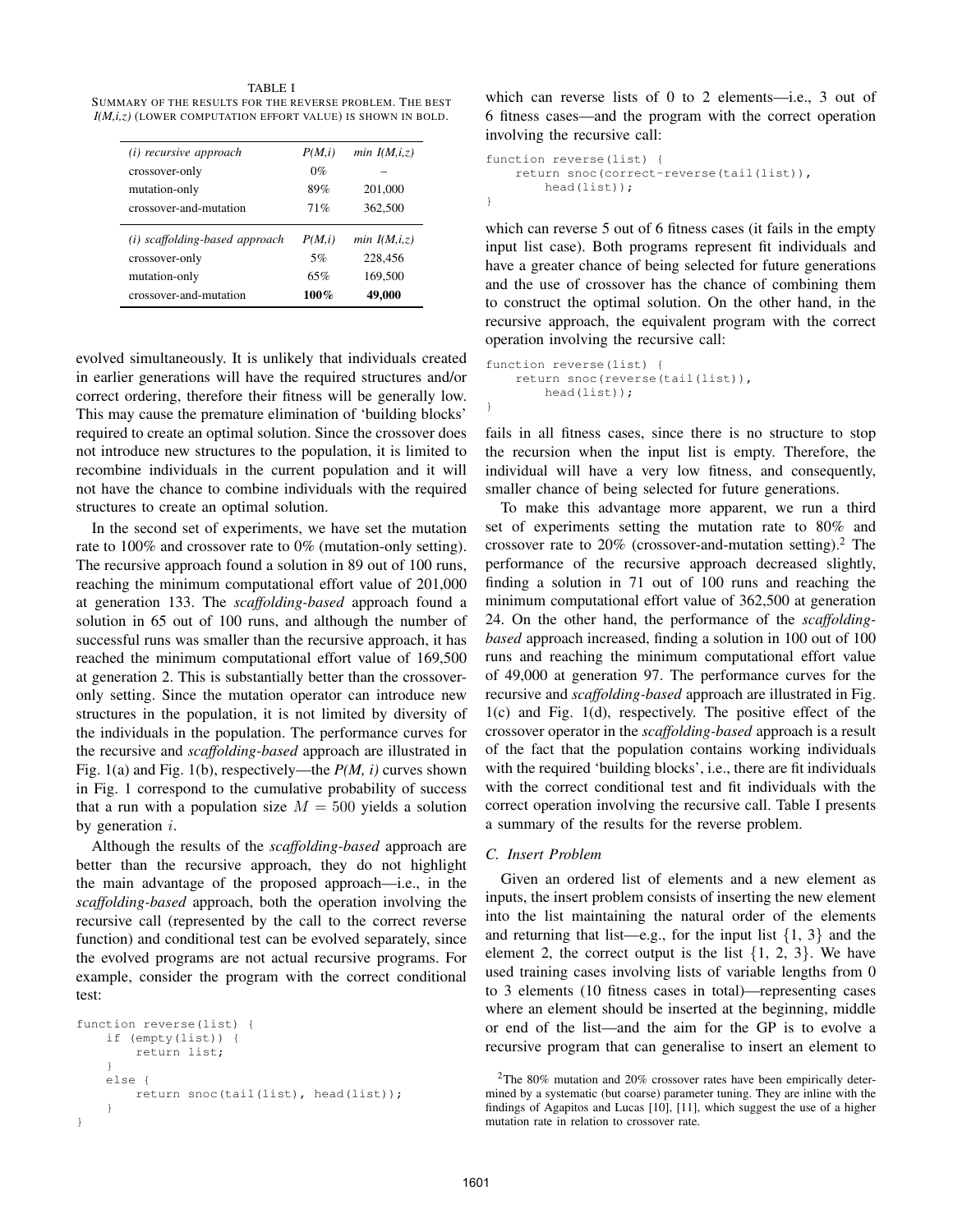

Fig. 1. Performance curves—cumulative probability of success *P(M,i)* and computational effort *I(M,i,z)*—for the recursive and *scaffolding-based* approaches in the reverse problem for the mutation-only and crossover-and-mutation settings. The value in the box corresponds to the generation followed by the lowest *I(M,i,z)* achieved; the best *I(M,i,z)* value is achieved by the *scaffolding-based* approach using the crossover-and-mutation setting.

any ordered input list of any length. An evolved program is considered a solution if it correctly inserts an element in all test cases consisting of lists from 0 to 10 elements. An example of the correct recursive solution is as follows:

```
function insert(list, x)
    if (empty(list)) {
        return cons(x, list);
    }
    else {
        if (x \leq head(list)) {
             return cons(x, list);
         }
        else {
             return cons(head(list),
                 insert(tail(list), x));
        }
    }
}
```
The insert problem represents a more complex problem than the reverse, and we can identify three main structures: (1) the operation that adds the head of the input list to the list returned by the recursive call used to insert the input value in the correct position; (2) the conditional test that stops the recursion when the input list is empty; and (3) the conditional test that stops the recursion when the correct position of the input value is found. If any of these structures is missing, the optimal solution cannot be created.

The experiments for the insert problem followed the same experimental setup and the same parameter settings as for reverse problem. To evolve a recursive program for the insert problem, the grammar symbol L was extended to include two productions: list (the input list) and insert  $(L, x)$ (the recursive call to the evolved function); and the grammar symbol N was extended to include a new production x (the input value for the evolved function). To evolve a non-recursive program (using the proposed *scaffolding-based* approach) for the insert problem, the grammar symbol  $L$  was extended to include two productions: list (the input list) and correct-insert(L,  $x$ ) (the call to the function that returns the correct list containing the new element  $x$ ); and the grammar symbol  $N$  was extended to include a new production  $x$  (the input value for the evolved function).

In the first set of experiments, we have set the mutation rate to 0% and crossover rate to 100% (crossover-only setting). The recursive approach did not find any solution over 100 runs, while the *scaffolding-based* approach found a solution in 1 out of 100 runs, reaching the minimum computational effort value of 2,299,590 at generation 9. In the second set of experiments, we have set the mutation rate to 100% and crossover rate to 0% (mutation-only setting). The recursive approach found a solution in 7 out of 100 runs, reaching the minimum computational effort value of 5,984,000 at generation 186. The *scaffolding-based* approach found a solution in 32 out of 100 runs, reaching the minimum computational effort value of 792,000 at generation 87. The performance curves for the recursive and *scaffolding-based* approach are illustrated in Fig. 2(a) and Fig. 2(b), respectively. The mutation-only setting is substantially better than the crossover-only setting, achieving a lower computational effort value.

The best results are obtained setting setting the mutation rate to 80% and crossover rate to 20% (crossover-and-mutation setting), used in our third set of experiments. Differently than the reverse problem, the performance of the recursive approach using mutation combined with crossover increased, finding a solution in 25 out of 100 runs and reaching the minimum computational effort value of 1,623,500 at generation 190. The performance of the *scaffolding-based* approach also increased, finding a solution in 69 out of 100 runs and reaching the minimum computational effort value of 252,000 at generation 55. The performance curves for the recursive and *scaffoldingbased* approach are illustrated in Fig. 2(c) and Fig. 2(d),